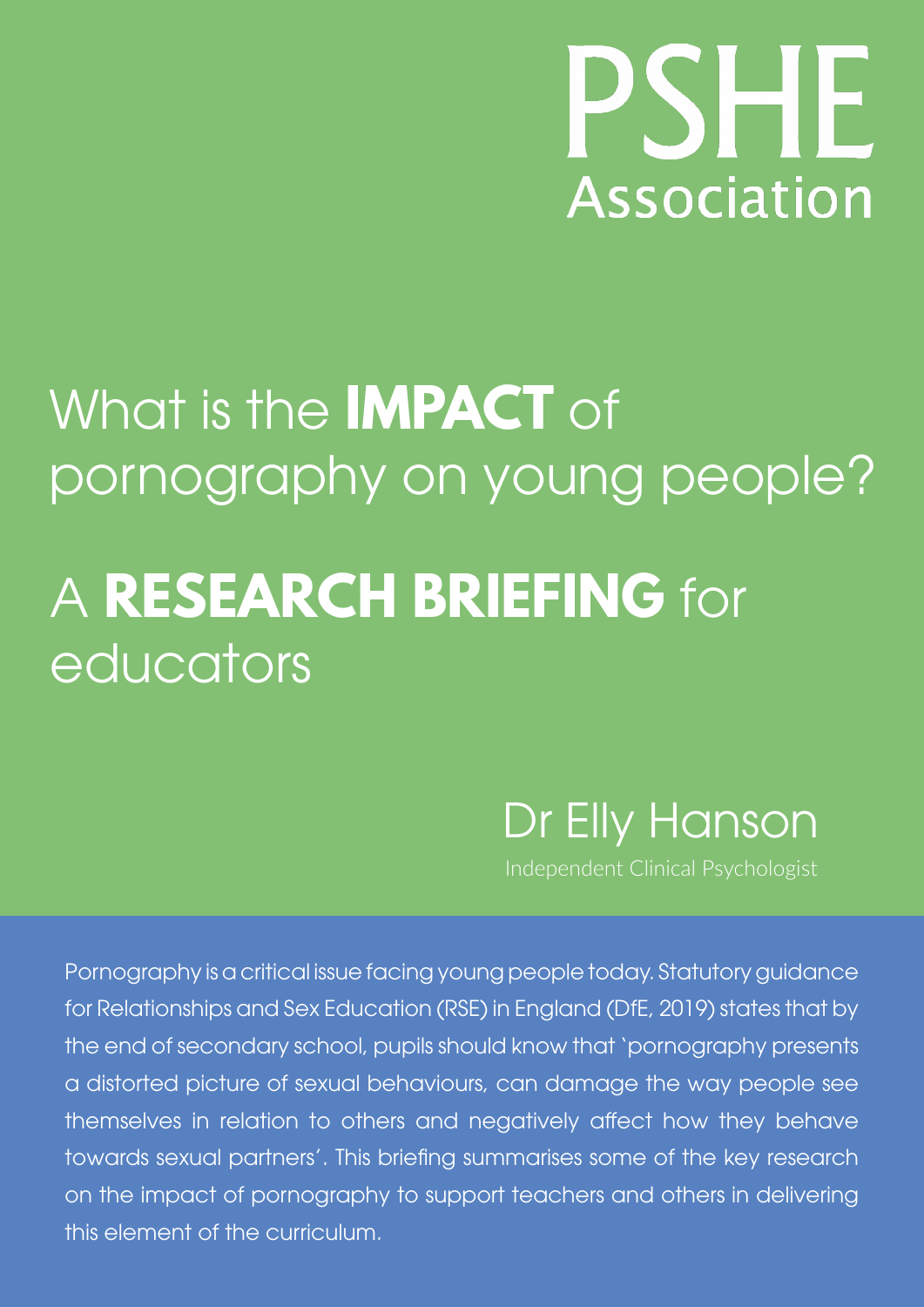### **To note**

- This briefing draws particularly from the research exploring the impact of pornography on adolescents, although the impact on adults is also considered, given that a) it is plausible that something harming an adult would also harm a child, and b) RSE aims to support students' healthy relationships and sex both now and in the future.
- The findings of longitudinal studies and meta-analyses are given particular weight, given their methodological strengths (for example longitudinal studies can help to disentangle causality; for example, does viewing pornography lower relational satisfaction, or do relationship problems increase pornography use, or both?). Most associations found in the longitudinal studies cited here have also been found in cross-sectional research.
- There is now a large body of international research exploring the impact of pornography. As is normal within any research field, studies sometimes yield conflicting findings (for example, one study finding pornography reducing adolescents' sexual satisfaction, another not). This briefing aims to provide an accurate summary of general findings, notwithstanding a minority of conflicting results. Note also that a negative impact only need affect 'some people some of the time' (versus 'all people all of the time') to merit a public health response. Pornography literacy education as part of wider RSE is one element of a public health response to pornography.
- There are gaps in our knowledge which future research will likely address; in particular most research delineates impacts on males viewing pornography that is aimed at those with a heterosexual orientation. Equally, we know less about the impact of pornography aimed at LGBT+ audiences and about the impact of pornography on girls and women.
- This is not an exhaustive review rather some key areas of impact have been selected and highlighted.

#### The nature of pornography

Understanding what pornography is available and viewed by young people is an essential starting point for thinking about its impact. It is well-known that pornography generally involves and promotes a narrow conception of attractiveness in both men and women. It also centres on sexual proficiency and prowess, and its particular versions of these — in porn scenes, people are typically capable of performing sex in any situation or position and for any length of time (for summaries of research on these elements of pornography see Wright et al., 2017 & Vandenbosch et al., 2018).

Of arguably greater concern, free online pornography often depicts violence, exploitation, humiliation and denigration, in most part towards women. For example, in a content analysis of 400 of the most popular free online pornography films, Klaassen and Peter (2015) found that 41% of professional videos depicted violence towards women (this figure dropped to 37% when films labelled 'amateur' were also included). The two most common forms of violence were spanking and gagging (inserting a penis very far into the mouth). Women's responses to this violence were for the most part neutral or positive. Men dominating women was also a common theme, as was women being instrumentalised (i.e. used as a sexual object whose own sexual pleasure is not important). A concerning minority of films depicted non-consensual or manipulative sex. A content analysis of gay male porn found less problematic content, although 16% of videos included spanking and 10% bondage or sadomasochism (Downing et al., 2014).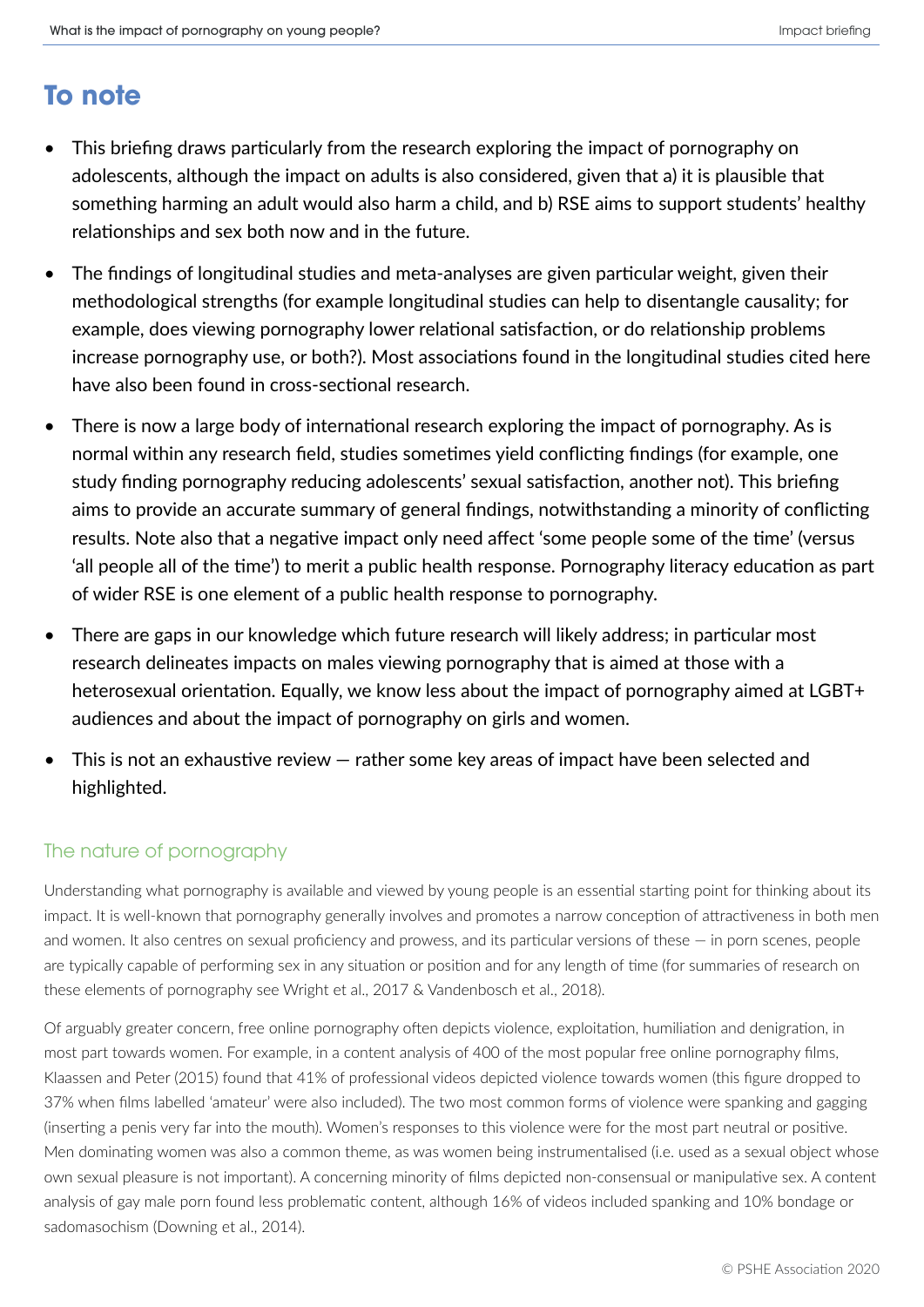In a study exploring what adolescents and young adults actually view when they access porn (thereby complementing the content analyses), Davis et al. (2018) found that 70% frequently saw men portrayed as dominant (compared to 17% frequently seeing women as dominant); 36% frequently saw women being called names or slurs (compared to 7% frequently seeing men treated this way); 35% frequently saw 'consensual' violence towards women (compared to 9% frequently seeing this towards men); and 11% frequently saw non-consensual violence towards women (compared to 1% frequently seeing this towards men).

Sexism is not the only prejudice ingrained in much of pornography — it also appears to be the only media genre in which overt racism is still routine and accepted (Jensen, 2011). Demeaning stereotypes of women, girls and men of different ethnicities are promoted and sexualised. One content analysis found that videos with Asian and Latina women were more likely to depict aggression than those involving white and black women (Shor & Golriz, 2019). Another found black men more often portrayed as perpetrators of aggression than white men, and black women more often targets of aggression than white women (Fritz et al., 2020).

At its heart, pornography narrates sex as a quest for sexual pleasure via the viewing and use of other people's bodies. Sex is impersonal, often unequal, and other people are tools for one's own gratification. Values, ethics, and other parts of one's personhood are side-lined (Whisnant, 2010), as are other versions of sex, namely those that place relational connection (such as 'sexual chemistry') or intimacy as central.

#### Impact on feelings, attitudes and mental states

Several longitudinal studies have found that adolescents' pornography consumption is associated with subsequent increased sexual, relational and body dissatisfaction (Peter & Valkenburg, 2009; Peter & Valkenburg, 2014; Doornward et al., 2014). In a recent British Board of Film Classification survey (BBFC, 2020), 35% of children and young people surveyed who had seen porn and gave an opinion (total number = 539), agreed that 'I worry about what other people think of my body because I don't look like the actors you see in porn'. A meta-analysis drawing on both studies with adolescent and adult participants (Wright et al., 2017) found that pornography is associated with lower interpersonal satisfaction in males; the authors note that the agreement across cross-sectional, longitudinal and experimental studies indicates that pornography is playing a causal role (versus the link being explicable as reduced satisfaction leading to higher porn use). Satisfaction is likely to be most impacted over the long- versus short-term (Leonhardt et al., 2019) and when pornography use is frequent (Wright et al., 2019).

Other longitudinal studies suggest a role for pornography in increasing adolescents' sexual preoccupation and a performance orientation towards sex (Peter & Valkenburg, 2008; Vandenbosch et al., 2018). The latter involves someone approaching sexual interactions with ambitions to 'excel' at various sexual positions and behaviours. Focussing on performance and one's body (Maas & Dewey, 2018) is likely to detract from feelings of sexual connection, embodiment and flow. For some individuals with preoccupying thoughts about pornography, this may tip into dependency or addiction (for a concise review of some relevant research on this see Peters, 2018).

Relatedly, research has also explored pornography's wider influence on sexual scripts. Sexual scripts are people's templates of typical and acceptable sexual interactions — in other words their default model of what sex (in the broadest sense) is and should comprise. Tomaszewska and Krahe (2016, 2018) found an association between pornography use and risky consensual sexual scripts (those involving alcohol use, casual sex, and ambiguous communication) in secondary school and university students. A meta-analysis by Tokunaga et al. (2019) drawing on data from 70 studies found that across different types of study, pornography was associated with impersonal sexual scripts. As with the previously cited meta-analysis, their findings were not consistent with this relationship simply coming down to individuals who are more interested in impersonal sex seeking out more pornography. Such sexual scripts correlate with more permissive attitudes towards sexual coercion and aggression (Tomaszewksa & Krahe, 2016, 2018), and as expected, these have also been found at increased levels following higher pornography consumption (for example, Malamuth et al., 2012). Converging with these findings, studies also find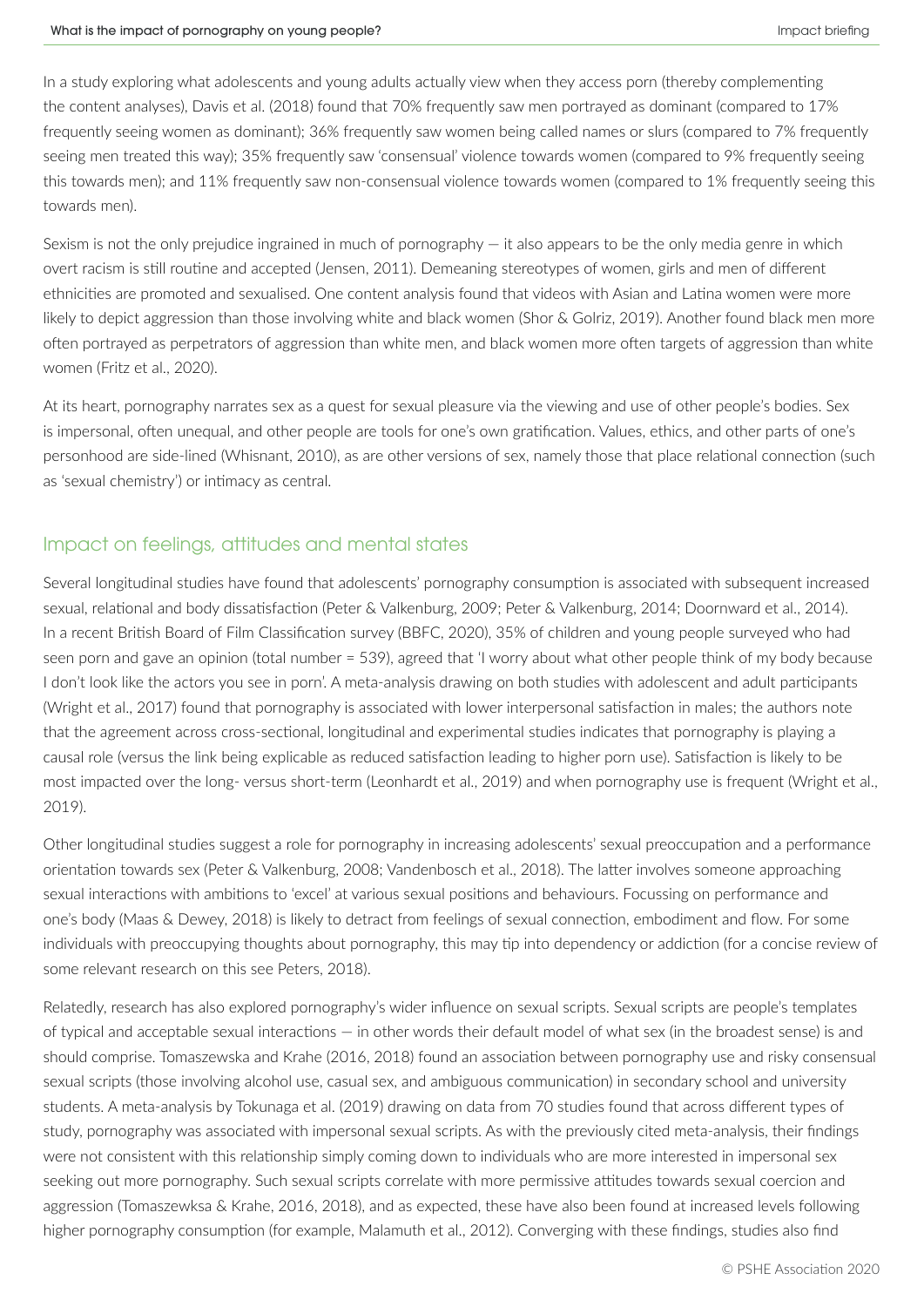pornography use associated with subsequent increases in objectified notions of women and sexism (Hald et al., 2013; Peter & Valkenburg, 2009b; Wright & Bae, 2015). In the BBFC (2020) survey cited, 41% of children surveyed who were aware of pornography agreed that 'watching porn makes people less respectful of the opposite sex'. Note that not everyone is at equal risk of these effects — pornography is most likely to increase sexist and aggressive attitudes in males already prone to such thinking (for example, Hald et al., 2013; Malamuth et al., 2012).

#### Key impacts on behaviour

Sadly, sexual harassment and coercion is not an uncommon experience for adolescent girls (and to a lesser extent, boys) in the UK today (Stanley et al., 2018; Ringrose et al., 2012). Young people frequently make the links between this problem and the ubiquity of pornography (for example see Coy et al., 2013). Consistent with these perceptions and aligning with the attitudinal research above, longitudinal controlled studies following adolescents or young adults over time have found pornography consumption predictive of subsequent sexual coercion and aggression (Brown & L'Engle, 2009; D'Abreu & Krahe, 2014; Dawson et al., 2019; Thompson & Morrison, 2013; Tomaszewska & Krahe, 2018; Ybarra et al., 2011; Ybarra & Thompson, 2018). For example, Ybarra et al. (2011) found that — after controlling for other relevant factors such as nonsexual aggression, witnessing violence and alcohol use — adolescent violent pornography use increased the risk of subsequent sexual aggression by nearly six times. Note that findings are clearer for violent than non-violent pornography. Theory and findings suggest that porn has this impact via its effect on attitudes and sexual scripts (for example, D'Abreu & Krahe, 2014; Tomaszewska & Krahe, 2018). The picture emerging from these studies is consistent with that from meta-analyses drawing together the results of cross-sectional, longitudinal or experimental studies that also involve adult participants (for example Wright et al., 2016; Allen et al., 1995).

Sexual experiences do not neatly divide into those that are desired and enjoyed, and those that comprise harassment, coercion or abuse. Many young people report unwanted sexual experiences that they consented to (Drouin & Tobin, 2014; Bay-Cheng & Bruns, 2016). Qualitative studies suggest that porn can sometimes play a part in these, by creating expectations of various sexual acts that individuals then feel either a pressure from themselves or their partner to comply with (for example, BBFC, 2020; Marston & Lewis, 2014).

Also in keeping with the research on sexual scripts and attitudes, the findings of a separate set of longitudinal studies suggest that adolescent pornography use increases engagement in risky sex (for example, condomless) and casual sex (Koletic et al., 2019; Vandenbosch & van Oosten, 2018). Again these findings chime with those of meta-analyses that look at overall pictures emerging from a wider set of studies, involving different designs and including adults (Tokunaga et al., 2019; 2020).

A small amount of longitudinal research has looked at whether young people's pornography use impacts their academic performance — so far one study indicates an impact (Beyens et al., 2015), whereas another does not (Sevic et al., 2020). The picture will no doubt be clarified by further research; at the current time, a precautionary approach seems sensible in which this potential risk informs educational approaches.

#### Additional impacts on other people

As we've explored already, an individual's pornography use does not occur in a 'bubble', but can impact other parts of their lives and the people around them. Not only does pornography seem to increase the likelihood of at least some individuals behaving sexually coercively or aggressively, research also indicates that it may reduce the chance of people intervening in risky situations as 'positive bystanders' (for example Foubert & Bridges, 2017). More indirectly, an individual's pornography use may contribute to sexual harassment and hostility via peer support of facilitative attitudes; for example, if a young person, as a consequence of their porn use, more strongly endorses and espouses hostile sexism, this can have a knock-on effect on the attitudes of his peers, which in turn increase their risk of sexual aggression (for example, Jaques-Tiura et al., 2015). This is termed the peer amplification effect.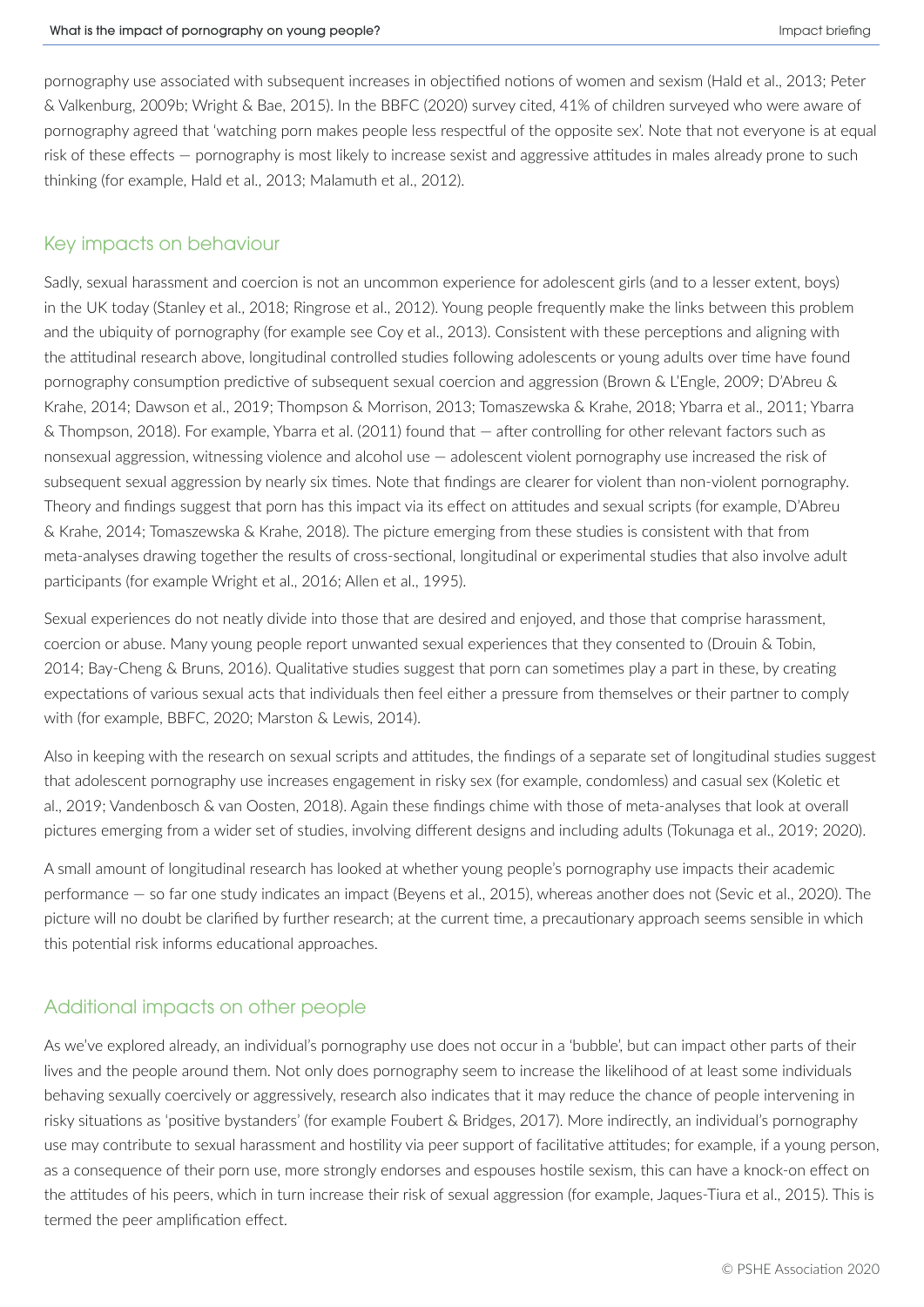Unsurprisingly, given the aforementioned research on pornography and relational satisfaction, longitudinal and meta-analytic studies also find a role for pornography in relationship break-ups. For example, Perry (2017) found that married individuals who viewed porn in 2006 were more than twice as likely to be separated by 2012 than others even after controlling for baseline marital happiness and sexual satisfaction. Whilst this is not true of all, many women and girls find the use of pornography by a male partner detrimental to their wellbeing and relational satisfaction (for example, Stewart & Syzmanski, 2012).

#### Beyond 'impact'

It is right that there is now considerable attention being paid to the impact of pornography on young people: how it may affect their feelings and attitudes, how it may influence their behaviour, opportunities and lives, as well as how it may affect and influence those they relate to. In parallel, however, there is a question around whether 'impact' should be the full story. Are there things about the very use of pornography (and its various types) that merit concern and attention, beyond its subsequent effects? Makin and Morczek (2016), for example, argue that searching for violent pornography online is in and of itself an act of (typically gendered) microaggression. Through searches and clicks, violent or degrading films are normalised and promoted, contributing to what has been termed 'rape culture' (Makin & Morczek, 2015). Violent or not, the majority of porn tells a story of sex as personal gratification, objectification, and performance; and largely missing from this story is relational connection, intimacy, or equality. When a person is consuming this version of sex, do they compromise or demote parts of who they are? What does it mean for their integrity, internal congruence, connection to humankind, or even dignity? These are ethical and existential questions which merit discussion, reflection and debate in academia, policy-making, and, perhaps above all, classrooms.

### **References**

Allen, M., D'ALESSIO, D. A. V. E., & Brezgel, K. (1995). A meta‐analysis summarizing the effects of pornography II aggression after exposure. *Human communication research*, *22*(2), 258-283.

Bay-Cheng, L. Y., & Bruns, A. E. (2016). Yes, but: Young women's views of unwanted sex at the intersection of gender and class. *Psychology of women quarterly*, *40*(4), 504-517.

Beyens, I., Vandenbosch, L., & Eggermont, S. (2015). Early adolescent boys' exposure to Internet pornography: Relationships to pubertal timing, sensation seeking, and academic performance. *The Journal of Early Adolescence*, *35*(8), 1045-1068.

British Board of Film Classification (BBFC, 2020). Young people, pornography & age-verification. London: BBFC.

Brown, J. D., and L'Engle, K. L. (2009). X-rated: Sexual attitudes and behaviors associated with US early adolescents' exposure to sexually explicit media. *Communication Research*, *36*(1), 129-151.

Coy. M., Kelly, L., Elvines, F., Garner, M., and Kanyeredzi, A. (2013) *'Sex without consent, I suppose that is rape'*: *How young people in England understand sexual consent.* London: Office of the Children's Commissioner.

D'Abreu, L. C. F., & Krahé, B. (2014). Predicting sexual aggression in male college students in Brazil. *Psychology of Men & Masculinity*, *15*(2), 152-162.

Davis, A. C., Carrotte, E. R., Hellard, M. E., & Lim, M. S. (2018). What behaviors do young heterosexual Australians see in pornography? A cross-sectional study. *The Journal of Sex Research*, *55*(3), 310-319.

Dawson, K., Tafro, A., & Štulhofer, A. (2019). Adolescent sexual aggressiveness and pornography use: A longitudinal assessment. *Aggressive behavior*, *45*(6), 587-597.

Department for Education (DfE) (2019). *Relationships Education, Relationships and Sex Education (RSE) and Health Education. Statutory guidance for governing bodies, proprietors, head teachers, principals, senior leadership teams, teachers.* London: DfE.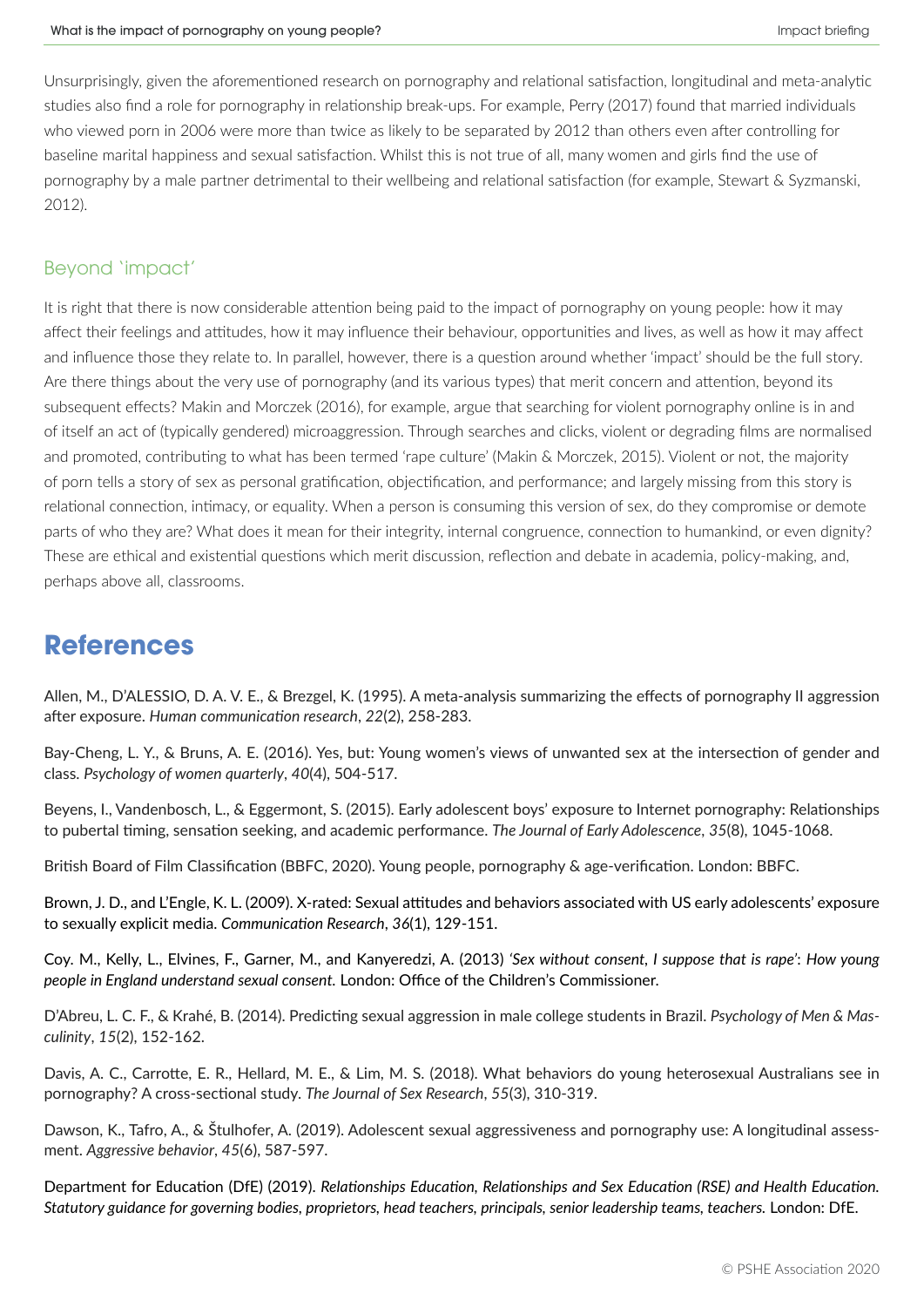Doornwaard, S. M., Bickham, D. S., Rich, M., Vanwesenbeeck, I., van den Eijnden, R. J., & Ter Bogt, T. F. (2014). Sex-related online behaviors and adolescents' body and sexual self-perceptions. *Pediatrics*, *134*(6), 1103-1110.

Downing, M. J., Schrimshaw, E. W., Antebi, N., & Siegel, K. (2014). Sexually explicit media on the Internet: A content analysis of sexual behaviors, risk, and media characteristics in gay male adult videos. *Archives of Sexual Behavior*, *43*(4), 811-821.

Drouin, M., & Tobin, E. (2014). Unwanted but consensual sexting among young adults: Relations with attachment and sexual motivations. *Computers in Human Behavior*, *31*, 412-418.

Foubert, J. D., & Bridges, A. J. (2017). Predicting bystander efficacy and willingness to intervene in college men and women: The role of exposure to varying levels of violence in pornography. *Violence against women*, *23*(6), 692-706.

Fritz, N., Malic, V., Paul, B., & Zhou, Y (2020). Worse Than Objects: The Depiction of Black Women and Men and Their Sexual Relationship in Pornography. *Gender Issues*, 2. Advanced online publication: http:// 10.1007/s12147-020-09255-2.

Hald, G. M., Malamuth, N. N., & Lange, T. (2013). Pornography and sexist attitudes among heterosexuals. Journal of Communication, 63(4), 638-660.

Jacques-Tiura, A. J., Abbey, A., Wegner, R., Pierce, J., Pegram, S. E., & Woerner, J. (2015). Friends matter: Protective and harmful aspects of male friendships associated with past-year sexual aggression in a community sample of young men. *American journal of public health*, *105*(5), 1001-1007.

Jensen, R. (2011). Stories of a rape culture: Pornography as propaganda. *M. &. Tankard-Reist, Big Porn Inc. Exposing the Harms of the Global pornography Industry*, 25-33.

Klaassen, M. J., & Peter, J. (2015). Gender (in) equality in Internet pornography: A content analysis of popular pornographic Internet videos. *The Journal of Sex Research*, *52*(7), 721-735.

Koletić, G., Štulhofer, A., Tomić, I., & Knežević Ćuća, J. (2019). Associations between Croatian adolescents' use of sexually explicit material and risky sexual behavior: a latent growth curve modeling approach. *International Journal of Sexual Health*, *31*(1), 77-91.

Leonhardt, N. D., Spencer, T. J., Butler, M. H., & Theobald, A. C. (2019). An organizational framework for sexual media's influence on short-term versus long-term sexual quality. *Archives of Sexual Behavior*, *48*(8), 2233-2249.

Maas, M. K., & Dewey, S. (2018). Internet pornography use among collegiate women: Gender attitudes, body monitoring, and sexual behavior. *Sage open*, *8*(2), 2158244018786640.

Makin, D. A., & Morczek, A. L. (2016). X views and counting: Interest in rape-oriented pornography as gendered microaggression. *Journal of interpersonal violence*, *31*(12), 2131-2155.

Makin, D. A., & Morczek, A. L. (2015). The dark side of internet searches: A macro level assessment of rape culture. *International Journal of Cyber Criminology*, *9*(1), 1-23.

Malamuth, N. M., Hald, G. M., & Koss, M. (2012). Pornography, individual differences in risk and men's acceptance of violence against women in a representative sample. *Sex Roles*, *66*(7-8), 427-439.

Marston, C., & Lewis, R. (2014). Anal heterosex among young people and implications for health promotion: a qualitative study in the UK. *BMJ open*, *4*(8), e004996.

Perry, S. L. (2018). Pornography Use and Marital Separation: Evidence from Two-Wave Panel Data. *Archives of sexual behavior*, 47, 1869–1880.

Peter, J., & Valkenburg, P. M. (2008). Adolescents' exposure to sexually explicit internet material and sexual preoccupancy: A three-wave panel study. *Media Psychology*, *11*(2), 207-234.

Peter, J., & Valkenburg, P. M. (2009a). Adolescents' exposure to sexually explicit internet material and sexual satisfaction: A longitudinal study. *Human Communication Research, 35,* 171-194.

Peter, J., & Valkenburg, P. M. (2009b). Adolescents' exposure to sexually explicit internet material and notions of women as sex objects: Assessing causality and underlying processes. *Journal of Communication*, *59*(3), 407-433.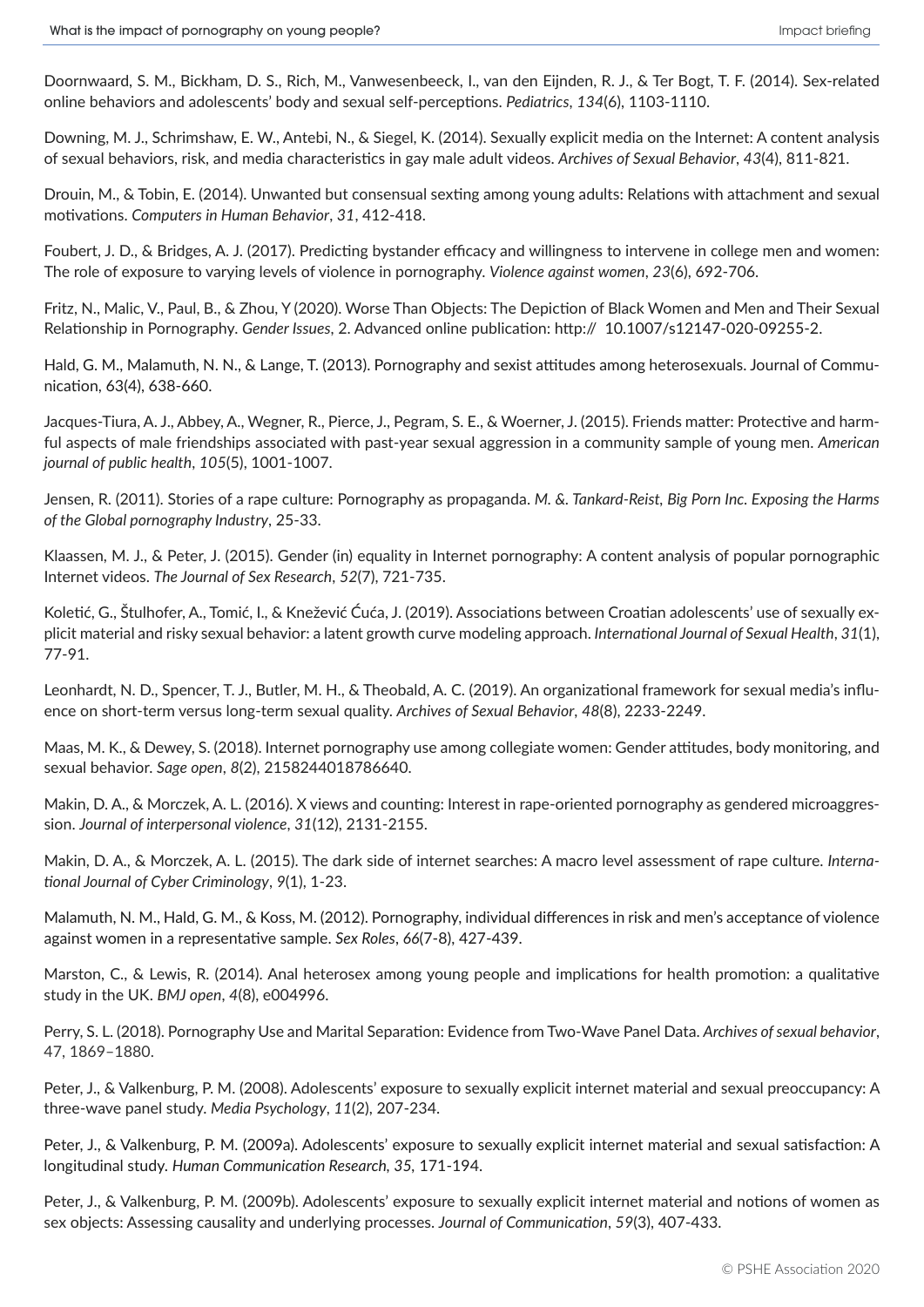Peter, J., & Valkenburg, P. M. (2014). Does exposure to sexually explicit Internet material increase body dissatisfaction? A longitudinal study. *Computers in Human Behavior*, *36*, 297-307.

Peters, B. H. (2018). Pornography: the psychological and neurobiological effects of a \$97 billion industry. *AMSA Journal of Global Health*, *12*(2), 14-17.

Ringrose, J., Gill, R., Livingstone, S. and Harvey, L. (2012) *A qualitative study of children, young people and 'sexting': a report prepared for the NSPCC.* National Society for the Prevention of Cruelty to Children, London, UK.

Šević, S., Mehulić, J., & Štulhofer, A. (2020). Is pornography a risk for adolescent academic achievement? findings from two longitudinal studies of male adolescents. *European Journal of Developmental Psychology*, *17*(2), 275-292.

Shor, E., & Golriz, G. (2019). Gender, race, and aggression in mainstream pornography. *Archives of sexual behavior*, *48*(3), 739- 751.

Stanley, N., Barter, C., Wood, M., Aghtaie, N., Larkins, C., Lanau, A., & Överlien, C. (2018). Pornography, sexual coercion and abuse and sexting in young people's intimate relationships: A European study. *Journal of interpersonal violence*, *33*(19), 2919- 2944.

Stewart, D. N., & Szymanski, D. M. (2012). Young adult women's reports of their male romantic partner's pornography use as a correlate of their self-esteem, relationship quality, and sexual satisfaction. *Sex Roles*, *67*(5-6), 257-271.

Thompson, M. P., & Morrison, D. J. (2013). Prospective predictors of technology-based sexual coercion by college males. *Psychology of violence*, *3*(3), 233-246.

Tokunaga, R. S., Wright, P. J., & Roskos, J. E. (2019). Pornography and impersonal sex. *Human Communication Research*, *45*(1), 78-118.

Tokunaga, R. S., Wright, P. J., & Vangeel, L. (2020). Is Pornography Consumption a Risk Factor for Condomless Sex?. *Human Communication Research*, *46*(2-3), 273-299.

Tomaszewska, P., & Krahé, B. (2016). Attitudes towards sexual coercion by Polish high school students: links with risky sexual scripts, pornography use, and religiosity. *Journal of sexual aggression*, *22*(3), 291-307.

Tomaszewska, P., & Krahé, B. (2018). Predictors of sexual aggression victimization and perpetration among Polish university students: A longitudinal study. *Archives of sexual behavior*, *47*(2), 493-505.

Vandenbosch, L., & van Oosten, J. M. (2018). Explaining the relationship between sexually explicit internet material and casual sex: A two-step mediation model. *Archives of sexual behavior*, *47*(5), 1465-1480.

Vandenbosch, L., van Oosten, J. M., & Peter, J. (2018). Sexually explicit internet material and adolescents' sexual performance orientation: The mediating roles of enjoyment and perceived utility. *Media Psychology*, *21*(1), 50-74.

Whisnant, R. (2010). From Jekyll to Hyde: The grooming of male pornography consumers. *Everyday pornography*, 114-133.

Wright, P. J., & Bae, S. (2015). A national prospective study of pornography consumption and gendered attitudes toward women. *Sexuality & Culture*, *19*(3), 444-463.

Wright, P. J., Steffen, N. J., & Sun, C. (2017). Is the relationship between pornography consumption frequency and lower sexual satisfaction curvilinear? Results from England and Germany. *The Journal of Sex Research*, 1-7.

Wright, P. J., Tokunaga, R. S., and Kraus, A. (2016). A meta-analysis of pornography consumption and actual acts of sexual aggression in general population studies. *Journal of Communication*, *66*(1), 183-205.

Wright, P. J., Tokunaga, R. S., Kraus, A., & Klann, E. (2017). Pornography consumption and satisfaction: A meta-analysis. *Human Communication Research*, *43*(3), 315-343.

Ybarra, M. L., Mitchell, K. J., Hamburger, M., Diener-West, M., and Leaf, P. J. (2011). X-rated material and perpetration of sexually aggressive behavior among children and adolescents: Is there a link?. *Aggressive Behavior*, *37*(1), 1-18.

Ybarra, M. L., & Thompson, R. E. (2018). Predicting the emergence of sexual violence in adolescence. *Prevention science*, *19*(4), 403-415.